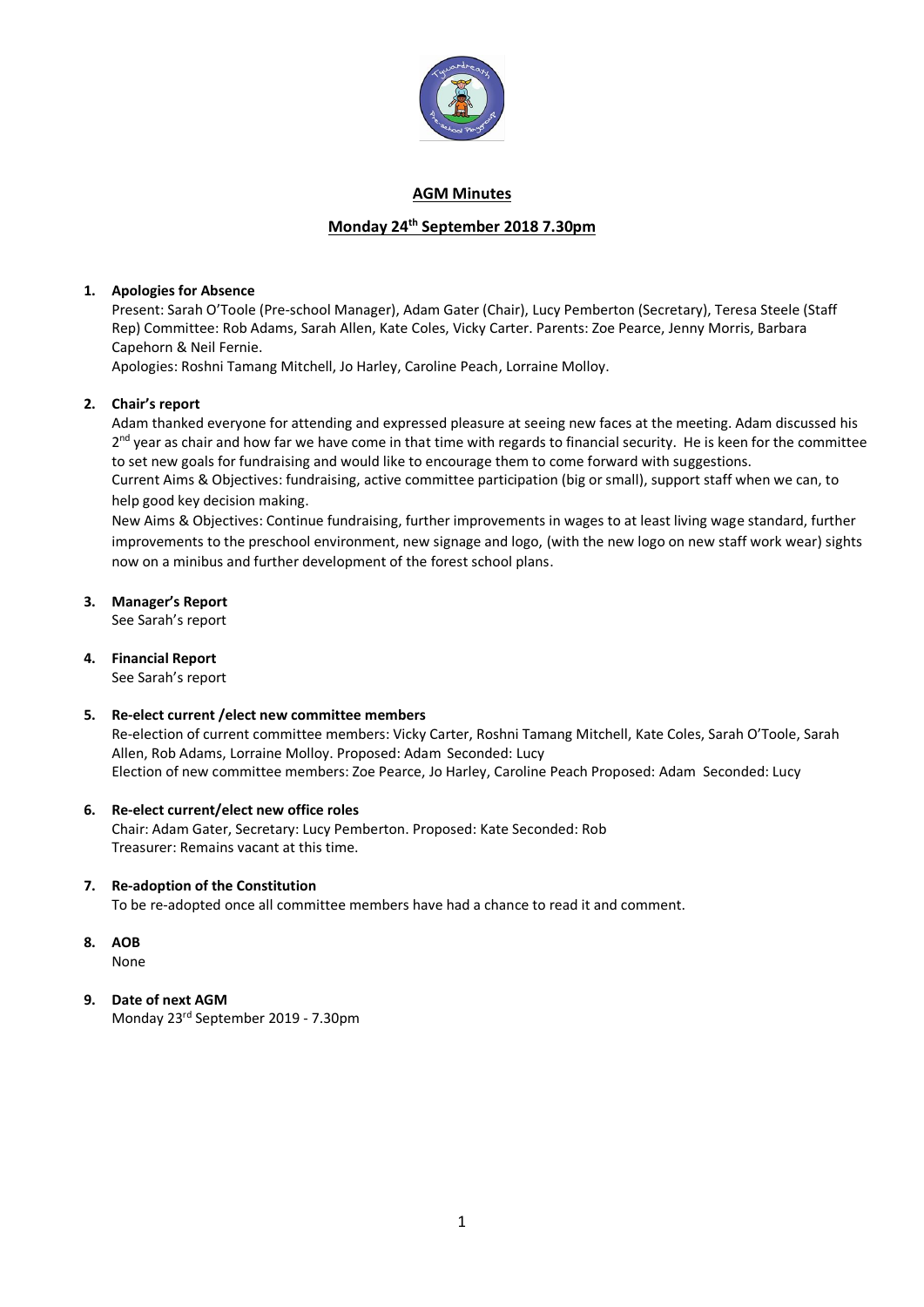

## **Monday 24th September 2018 – Financial Report Complied by Sarah O'Toole**

**Current Account (CA) balance £23,276.62 (from statement dated 17/09/2018)**

**Contingency (CF) Account balance £10,446.99**

**Only 5 outstanding small amounts from July 2018 leavers totalling £195.46. I'll write follow up letters to nonpayers this week.**

**Some July 2018 leavers have now paid their outstanding balances. Still got pre 2016 leavers debts outstanding, not been dealt with totalling £1000+.**

**I still need to transfer £9k back into the CF account from CA account (I left it over the summer as the kitchen was being done and the funding hadn't been received).**

### **Monday 24th September 2018 – Annual General Meeting Pre-School Managers Report, by Sarah O'Toole**

It's truly fantastic to see so many people here this evening (I have had so many new families say they are hoping to come and support the AGM tonight, so I have risked writing this on my report!).

Thank you to the existing committee for all their support over the last year. I would like to give extra-special thanks to three amazing people:

Our chair person, Adam Gater, who has stopped the building from disintegrating for another year and also fitted our fantastic new kitchen over the summer. Thank you for always being at the end of the phone to come in and fix things that have fallen apart!

Our committee secretary, Lucy, who is like having an enhanced brain, my external hard drive. Lucy is so organised and methodical and keeps everything operating efficiently behind the scenes. Lucy always finds time to do things, even when she is really busy.

Our committee member, Sarah Allen, who has been of huge personal support to me in the recent years, particularly in the last 12 months where I have had to take some time out of work to support my son. Sarah has helped at preschool with the children and day-to-day running of the sessions for hundreds of hours and I don't know what I would do without her.

Thank you to anyone who has joined us for the first time this evening. I hope my quirks and eccentricities don't put you off (it's really exuberant job passion!).

We have had another busy but fun year, ending the academic year with 45 children and waved 20 school risers off to school.

The staff team have been incredible, all working extra shifts from Easter 2018, when Beth reduced her hours due to her new job role as Early Years Inclusion officer with Cornwall Council.

I'd like to thank our assistant manager Teresa, who is new to this role in 2018. Teresa is very involved in the running of the pre-school, she is incredibly patient with me, organised and contentious.

This year we will say goodbye to a long serving member of staff, Karan who is taking up a role in another pre-school nearer to her home (to save her the three hour daily commute to our pre-school). Karan has been with us since January 2009. We'll miss Karan's personal and professional support, as one of the pre-school family.